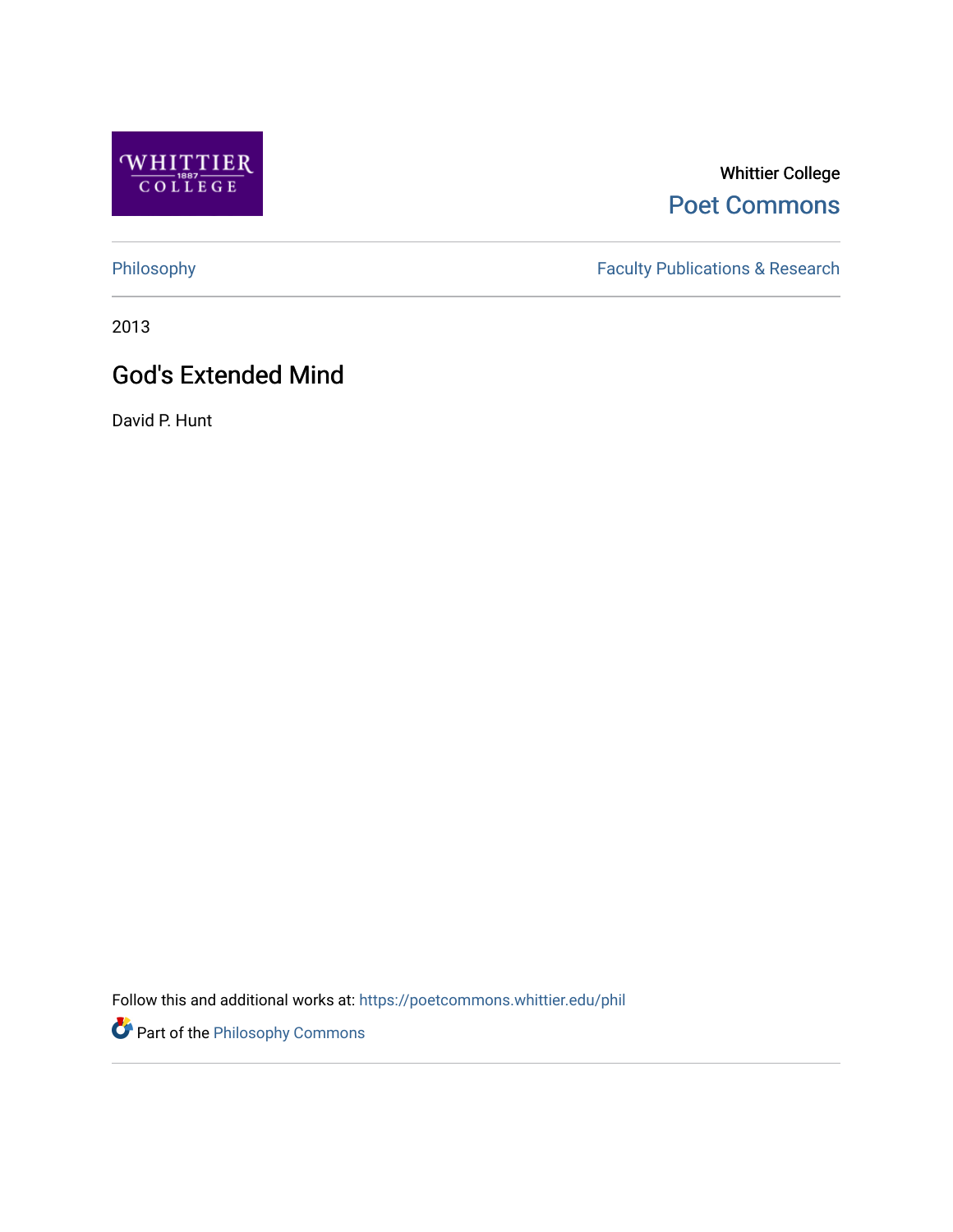## **GOD'S EXTENDED MIND**

### **DAVID P. HUNT**

#### *Whittier College*

**Abstract**. The traditional doctrine of divine omniscience ascribes to God the *fully exercised* power to know all truths. But why is God's excellence with respect to knowing not treated on a par with his excellence with respect to doing, where the latter requires only that God have the (exercised or unexercised) *power* to do all things? The prima facie problem with divine 'omni-knowledgeability' – roughly, being able to know whatever one wants to know whenever one wants to know it – is that knowledge (whether occurrent or dispositional) requires an *internal representation*, whereas mere 'knowledgeability' does not. I argue to the contrary that knowledge does *not* require an internal representation, and that even if it did, an omni-knowledgeable God would satisfy this requirement. Omni-knowledgeability therefore represents a distinct understanding of God's cognitive excellence while satisfying the traditional insistence on full omniscience.

Why is God thought of as omniscient rather than 'omni-knowledgeable', where the latter means roughly 'being able to know whatever one wants to know whenever one wants to know it'? This is, after all, a pretty impressive property, and it's not just obvious why God would be defective, even by Anselmian standards, if he were omni-knowledgeable rather than omniscient. Divine omnipotence, for example, does not require that God be always doing everything he can do. Why then ascribe to God a property requiring that he be always knowing everything he can know?

Various justifications for this asymmetry between divine knowing and doing can of course be offered, but the most obvious, at least, do not seem very persuasive. One might argue, for example, that an all-doing God would be incompatible with the existence of creaturely libertarian agents; if this argument is sound, there is a positive reason not to require that God fully exercise his power with respect to doing things, and so to require nothing more than divine omnipotence. But of course there is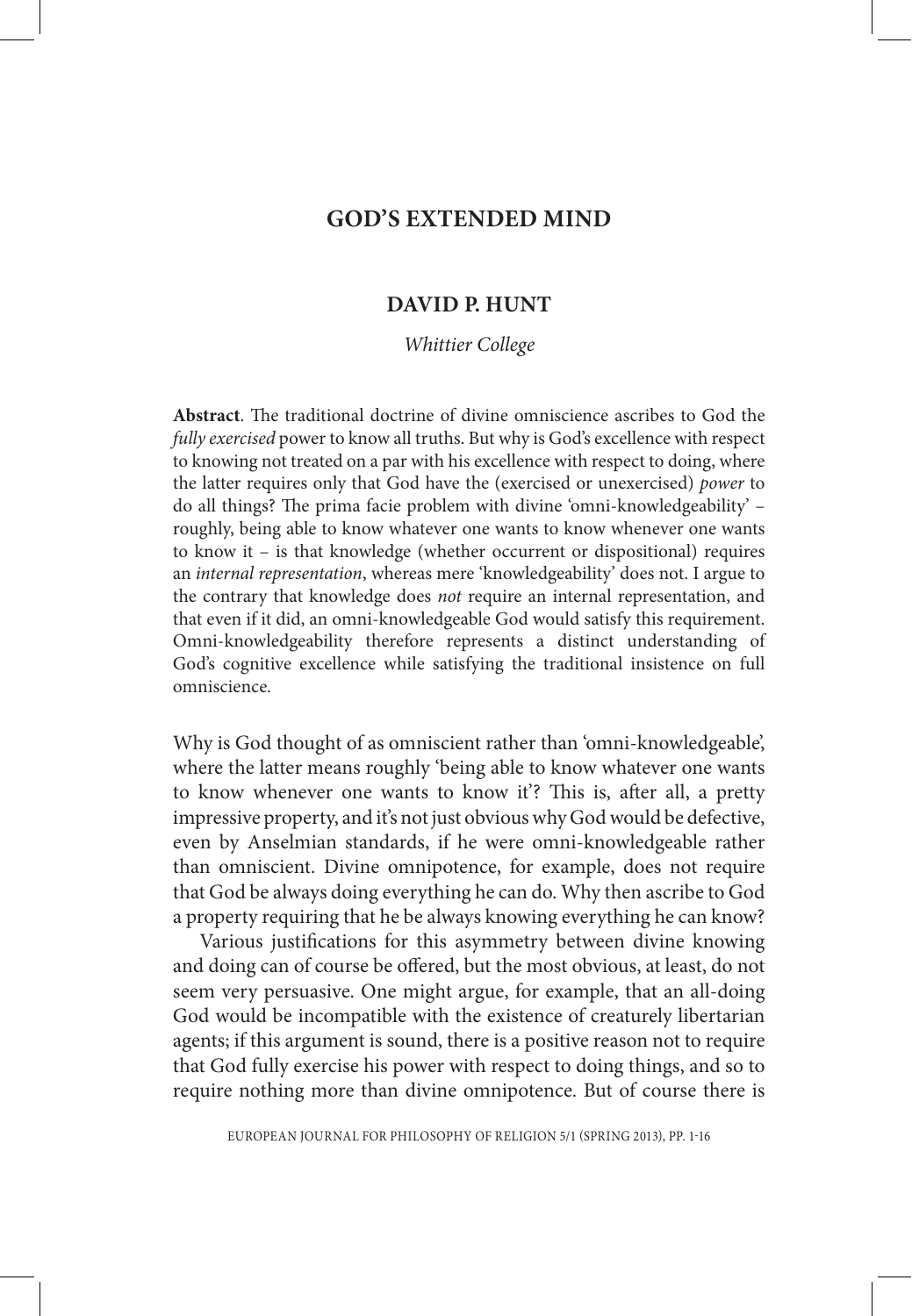a parallel argument to the effect that an all-*knowing* God is incompatible with the existence of creaturely libertarian agents; if *this* argument is sound, there is a positive reason not to require that God fully exercise his power with respect to knowing things, and so to require nothing more than divine omni-knowledgeability.<sup>1</sup>

The purpose of this paper is not to review and assess all the justifications that might be offered for insisting on full omniscience when it comes to divine knowing while tolerating 'mere' omnipotence when it comes to divine doing. It will be assumed that the parallel with omnipotence creates at least *some* presumption in favour of omni-knowledgeability over omniscience – or if that is too strong, at least some presumption in favour of the theological *availability* of this attribute, should there prove to be good reasons to invoke it. The paper will focus instead on a rebuttal to this presumption which should carry some weight with traditional theists. This is simply that the ascription to God of full omniscience is deeply entrenched in the tradition and is therefore normative for theological theory-construction. The traditional understanding of omniscience is arguably part of the very *concept* of God; certainly it should not lightly be discarded in favour of some innovation. Rather than dismissing this objection, it will be argued that this may be one of those felicitous situations in which one can have one's cake and eat it too. For God to be omni-knowledgeable *is* for God to be omniscient.<sup>2</sup>

I.

An omni-knowledgeable being who is fully exercising his power to know is omniscient on anyone's account. That's just divine omniscience

<sup>&</sup>lt;sup>1</sup> The *locus classicus* for contemporary discussion of the threat to human freedom posed by divine omniscience is Nelson Pike's 'Divine Foreknowledge and Voluntary Action', *Philosophical Review*, 74 (January 1965), 27-46. In 'The Compatibility of Divine Determinism and Human Freedom: A Modest Proposal', *Faith and Philosophy*, 19 (October 2002), 485-502, I look at parallel anti-freedom arguments based on an all-doing and an allknowing God and I show that certain well-known strategies for responding to the latter would work just as well against the former. I take this to be a *reductio* of such strategies.<br><sup>2</sup> I first sketched this view in 'Does Theological Fatalism Rest on an Equivocation?',

*American Philosophical Quarterly*, 32 (April 1995), 153-165, and developed it further in 'Dispositional Omniscience', *Philosophical Studies*, 80 (December 1995), 243-78. Andrew Cullison, in 'Omniscience as a Dispositional State', *Philosophia Christi*, 8 (2006), 151-160, makes an interesting application of this idea to the Incarnation, but without any apparent awareness of my earlier work.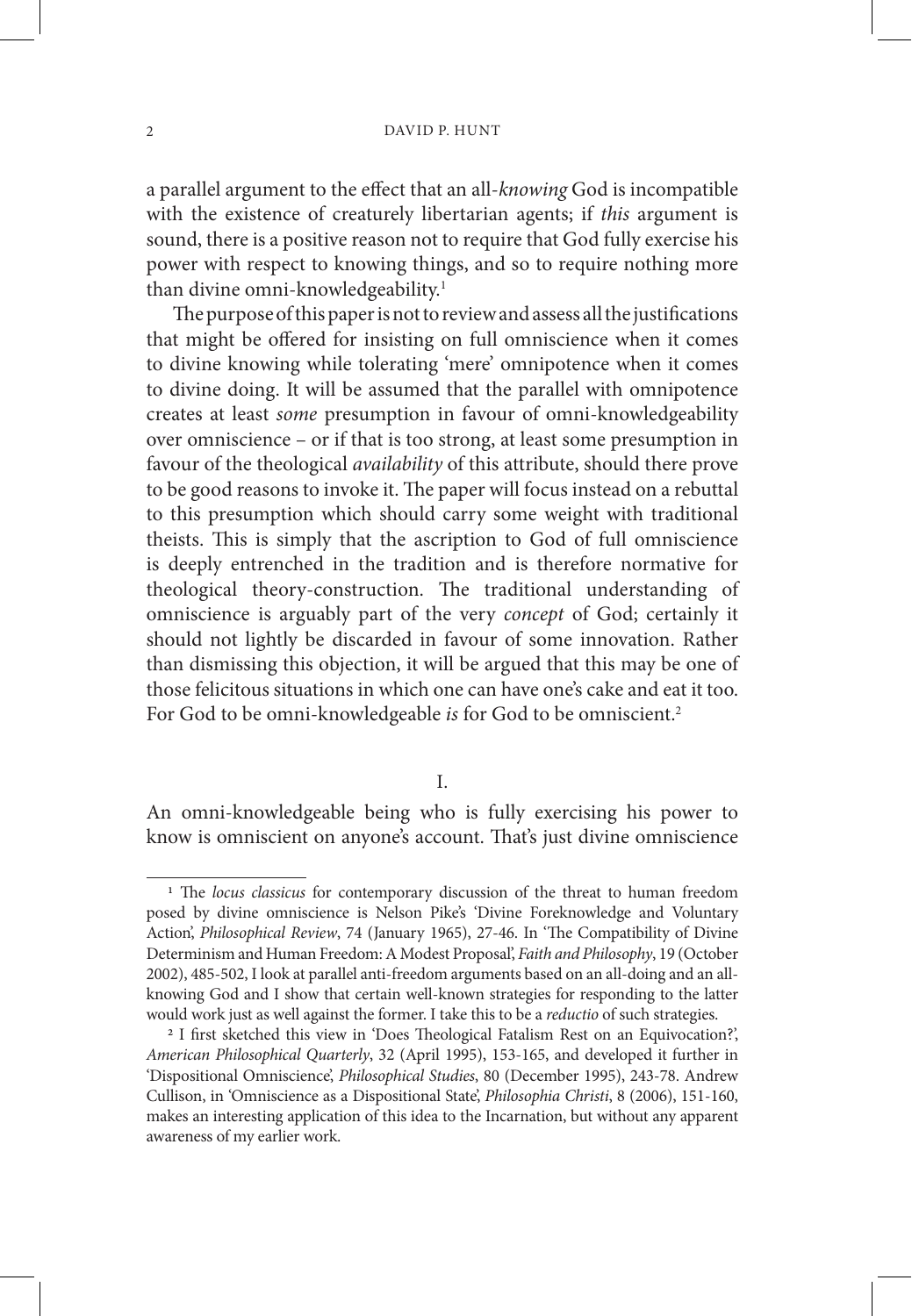*tout court*. The controversial claim to be defended here is that an omniknowledgeable being who is *not* fully exercising his power to know can also count as omniscient. For such a being *x*, there are at least some truths *p* such that *x* has a *disposition* to believe that *p* (under certain conditions, e.g., the condition of *wondering* whether *p*), but *x* does not (yet) actually *believe* that *p*. The obvious problem for this thesis is that knowledge requires belief; since a mere disposition to believe is not (yet) a belief, it cannot count as knowledge, and so cannot contribute to omniscience.

How does belief differ from a (mere) disposition to believe? Not by being nondispositional: most human beliefs, for example, are dispositional rather than occurrent. A dispositional belief is itself a disposition to believe, and so satisfies the general schema for such dispositions. Since this schema concerns conditions for *x*'s counterfactual access to *p*, it will be called:

*The Access Condition*. Were circumstance *C* to obtain, *x* would occurrently believe that *p*. 3

(*C* might be *x*'s considering whether *p*, or any number of other conditions.) But more than this is required for a disposition to believe to rise to the level of a (dispositional) belief. What is the differentia by which the species *dispositional belief* may be distinguished from other members of the genus *disposition to believe*?4

A natural direction in which to look, given the unacceptable consequences of 'simply defin[ing] a dispositional belief in terms of

<sup>3</sup> I first formulated the Access Condition, and the Location Condition that follows, in my 'Does Theological Fatalism Rest on an Equivocation?', *op. cit.* <sup>4</sup> Robert Audi, in 'Dispositional Beliefs and Dispositions to Believe', *Nous* (1994),

pp. 419-34, appears to endorse a different understanding of the relation between dispositional beliefs and dispositions to believe when he writes as follows: 'whereas a belief is – at least in good part – a (state of) readiness to act in certain ways appropriate to its content, at least by affirming the proposition believed, a disposition to believe is a readiness to form a belief. Neither forming a belief nor believing itself is a case of acting' (pp. 423-24). Audi, then, distinguishes dispositional beliefs from dispositions to believe in terms of the former involving dispositions toward an action and the latter involving dispositions toward a non-action. I say '*appears* to endorse a different understanding' because it's not clear that this cuts nature at a different joint than I do. So long as anyone who *dispositionally believes* that *p* in Audi's sense thereby has a *disposition to form the occurrent belief* that *p*, then it doesn't matter what dispositions *to act* also accompany, and are even constitutive of, this dispositional belief: a dispositional belief can still be a disposition *to* believe that meets certain further conditions, as it does on my understanding of it.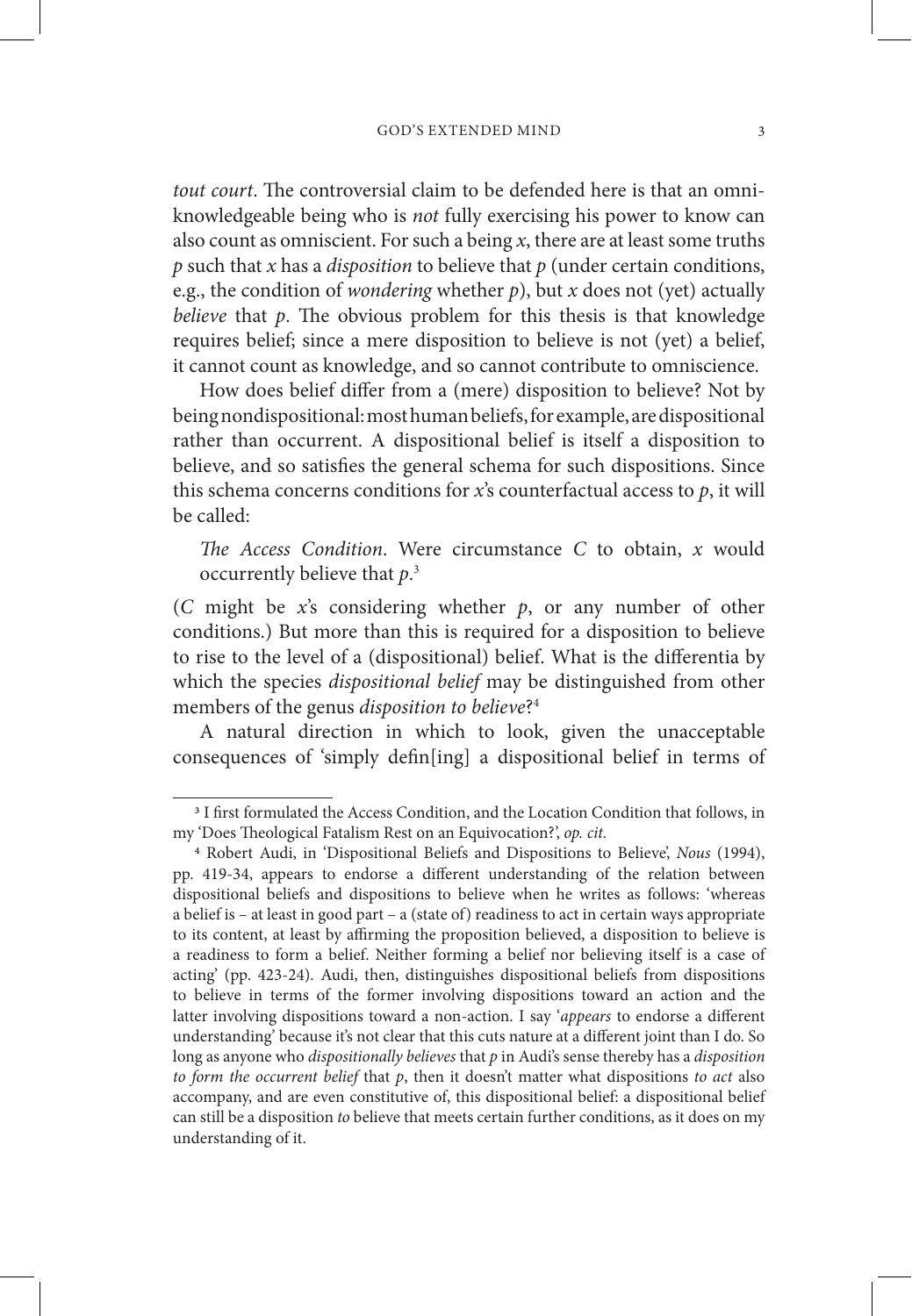subjunctives or counterfactuals', is suggested by Alvin Goldman when he writes: 'To say that a person believes proposition  $p$  at  $t$  is to say that  $p$  is somehow lodged in the mind at *t* – in memory if not in consciousness.'5 But what exactly is it for a proposition to be 'somehow lodged in the mind'? Whatever the answer to this question, it won't involve *p itself* being in the mind; Goldman's proposal surely requires only that *p* be *virtually* present, in the form of a mental representation. (This not only preserves intelligibility, but also accommodates arguments for wide content: that *p* is represented in the head does not entail that its meaning is in the head.) Moreover, the mere *existence* of an inner representation of *p* won't advance the issue unless it plays a role, and the right kind of role, in *x*'s exercise of the disposition to believe that *p*. (A grain of rice, inscribed with a sentence expressing *p* and surgically implanted in *x*'s cranium, won't play this role, unless a 'deviant causal chain' is introduced, in which case it won't play the *right kind* of role.) Goldman is best understood, then, as suggesting that a disposition to believe rises to the level of a (dispositional) belief only if it operates by 'activating' or 'accessing' an inner representation. This condition can be formulated as follows:

*The Location Condition*. The means by which *C'*s obtaining would lead to *x*'s occurrently believing that *p* includes *x*'s accessing a representation whose content is *p* and whose location is internal to *x*.

At the heart of this condition is the distinction between an *internal* representation of *p,* such as a configuration of long-term memory which *x* would access were she to exercise her disposition to believe that *p*, and an *external* representation of *p*, such as a configuration of print on the pages of an encyclopaedia which *x* would read were she to wonder whether *p*. It is the internal representations alone which are supposed to support *x*'s claim to a (dispositional) belief that *p*.

In defence of divine omni-knowledgeability, it will be argued that the unexercised dispositions to believe of an omni-knowledgeable being can be assimilated to dispositional belief. If successful, this strategy should defeat the principal threat to divine omniscience as omniknowledgeability, namely, that such a being doesn't really *believe* all true propositions. The foregoing analysis of dispositional belief shows what is *prima facie* problematic about this strategy. Given that analysis,

<sup>5</sup> Alvin I. Goldman, 'Epistemology and the Psychology of Belief ', *Monist*, 61 (October 1978), 523-35 (p. 526).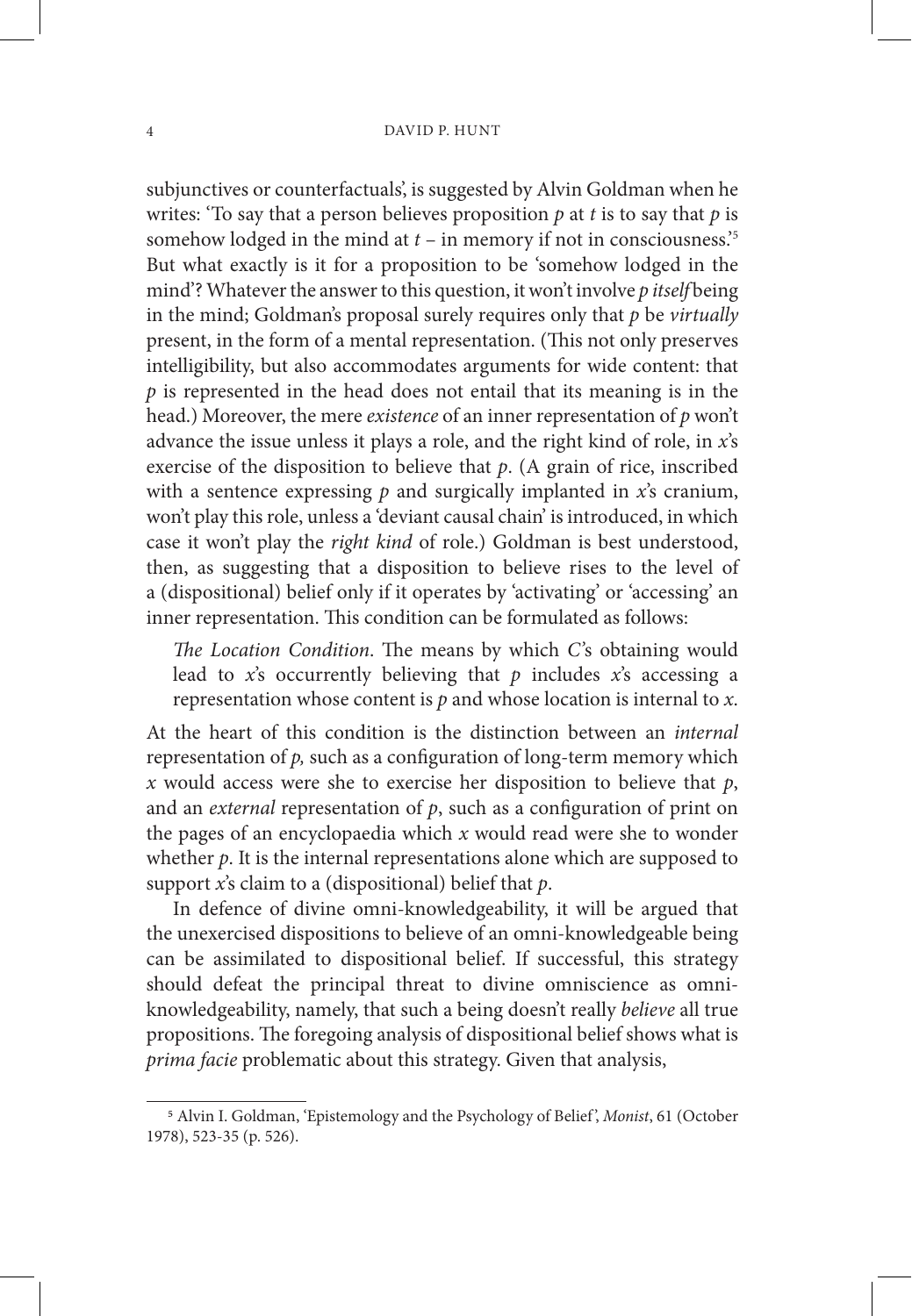(1) a disposition to believe, if it is to count as a (dispositional) belief, must satisfy the Location Condition;

but

(2) a being can be omni-knowledgeable without satisfying the Location Condition.

If (1) and (2) are accepted, it follows that an omni-knowledgeable being (at least one whose power to know is not fully exercised) does not actually believe all true propositions, and consequently does not count as omniscient. The task ahead is to show that both these premises are dubious, especially (but not only) when the knower is God.

Before moving on to this main task, however, there is one other problem that needs to be addressed. It won't detain us long. The problem, in short, is that any attempt to reconcile omni-knowledgeability with the traditional affirmation of omniscience will be a non-starter when it comes to what is perhaps *the* traditional view of God: that he is outside of time. The worry can be put as follows:

Suppose God is timeless. Suppose further that God is omniknowledgeable and not fully exercising his cognitive powers. Then there are some truths which God does not occurrently believe. But then, since there is no passage of time for God, there are some truths which God *cannot* occurrently believe – truths like 'α is actual and  $\alpha$  includes  $p'$ , where  $p$  is some contingent truth that God does not occurrently believe. But truths which God cannot occurrently believe are paradigm cases of truths to which God has no cognitive access. Thus, intuitively, omni-knowledgeability does not guarantee omniscience.<sup>6</sup>

This worry cannot be fully addressed without delving into the question of God's relation to time, and that would take us too far afield. But a couple of things can be said that should be adequate for present purposes.

First, the divine omni-knowledgeability proposal could be given a restricted formulation, limiting it to a sempiternal deity existing in time. This is less of a limitation than one might think. Divine temporality

<sup>6</sup> Thanks to Mike Rea for raising this objection. Rea was the respondent when I presented an earlier version of this paper in 2006 at the Pacific Regional Conference of the Society of Christian Philosophers, meeting at the University of San Diego. The indented passage in which the worry is formulated is taken verbatim from Rea's comments at the session, except for an omitted reference to the Secure Access Condition (which I don't introduce until later in the paper).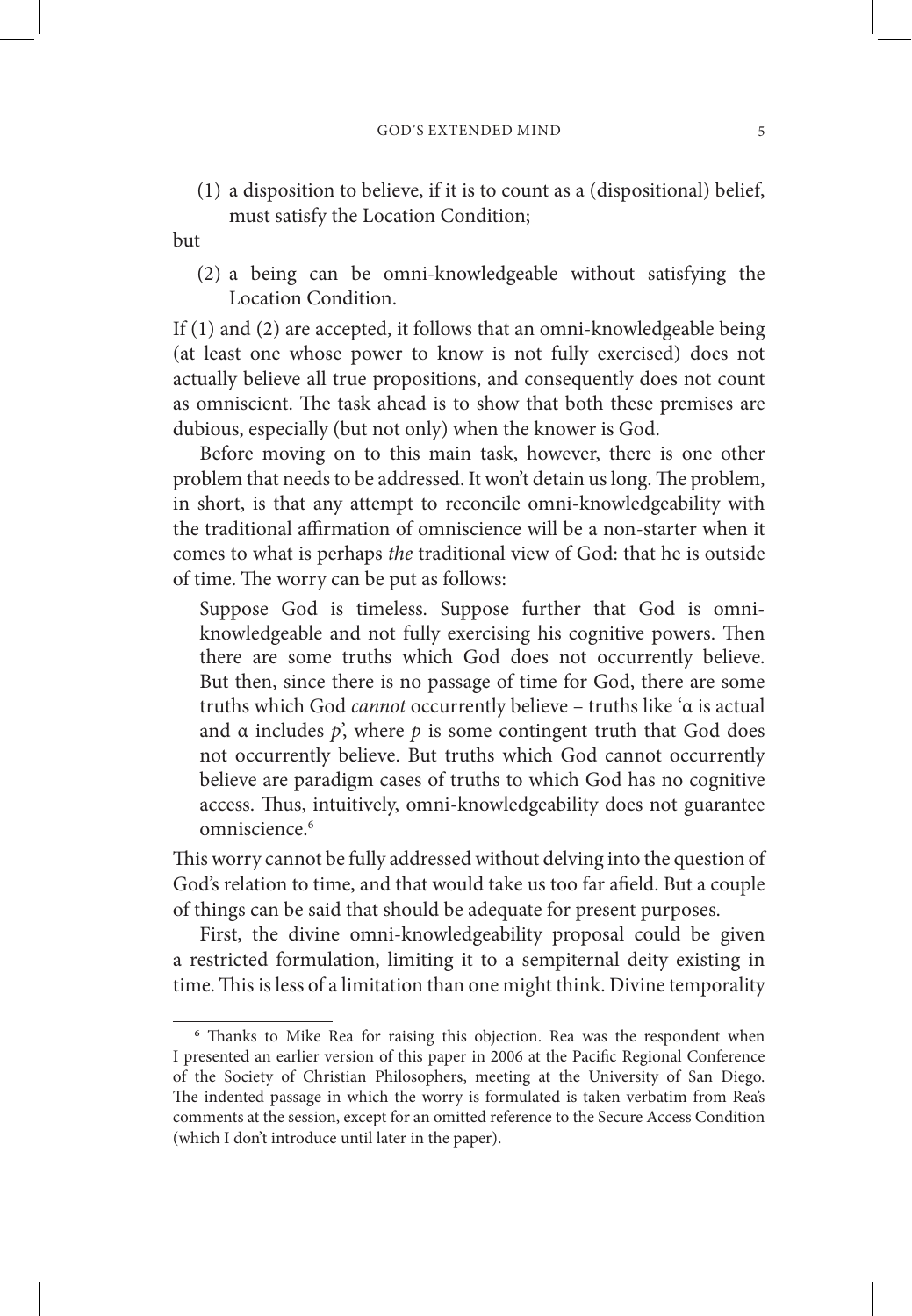seems now to be the majority position among Christian philosophers, and it is worth challenging this majority to consider whether omniknowledgeability might be an acceptable substitute for classic occurrent omniscience.7 With the proposal restricted to a temporal conception of God, Boethians would simply not be relevant interlocutors.

But second, this concession may be unnecessary, since it isn't at all clear that omni-knowledgeability *wouldn't* be available to a timelessly eternal God. Since my proposal in effect assimilates divine omniscience to divine omnipotence, it would be surprising if a Boethian could accommodate omnipotence but not omni-knowledgeability. The heart of the objection we're considering is this:

There are some truths which God does not occurrently believe. But then, since there is no passage of time for God, there are some truths which God *cannot* occurrently believe.

Now consider the omnipotence version of the objection:

There are some things God does not do. But then, since there is no passage of time for God, there are some things God *cannot* do.

Herewith a select bibliography of articles in which I defend the idea that God possesses *occurrent* simple foreknowledge: 'Omniprescient Agency', *Religious Studies*, 28 (September 1992), 351-369; 'Divine Providence and Simple Foreknowledge', *Faith and Philosophy*, 10 (July 1993), 396-416, reprinted in *Oxford Readings in Philosophical Theology*, vol. 2: *Providence, Scripture, and Resurrection*, ed. by Michael Rea (Oxford: Oxford University Press, 2009); 'Two Problems with Knowing the Future', *American Philosophical Quarterly*, 34 (April 1997), 273-85, reprinted in *The Importance of Time,* ed. L. Nathan Oaklander, Philosophical Studies Series, v. 87 (Dordrecht, Netherlands: Kluwer Academic Publishers, 2001), pp. 207-223; 'Providence, Foreknowledge, and Explanatory Loops: A Reply to Robinson', *Religious Studies*, 40 (December 2004), 485- 491; 'The Providential Advantage of Divine Foreknowledge', in *Arguing about Religion,*  ed. Kevin Timpe (New York: Routledge, 2009), pp. 374-385; and 'Perils of the Open Road' (with William Lane Craig), *Faith and Philosophy* (forthcoming).

<sup>7</sup> And *why* is it worth challenging them on this point? Beyond the sheer philosophical fun of it, one of *my* motivations is to explore the neglected conceptual space between Open Theism and Molinism. The conventional wisdom nowadays is that there are just two 'live options' for Christian philosophers wishing to preserve libertarian freedom in the face of divine foreknowledge and providential control: Molinism, or Open Theism. It seems to me that there has been some defection in favour of Open Theism in recent years. I think this a lamentable development. Insofar as the skids are greased by the assumption that, for anyone who can't accept Molinism, there is no place to stop short of Open Theism, it is worth identifying other stopping points along the way. I have argued elsewhere that 'simple foreknowledge' provides a defensible *via media*, and I believe that omni-knowledgeability may provide another.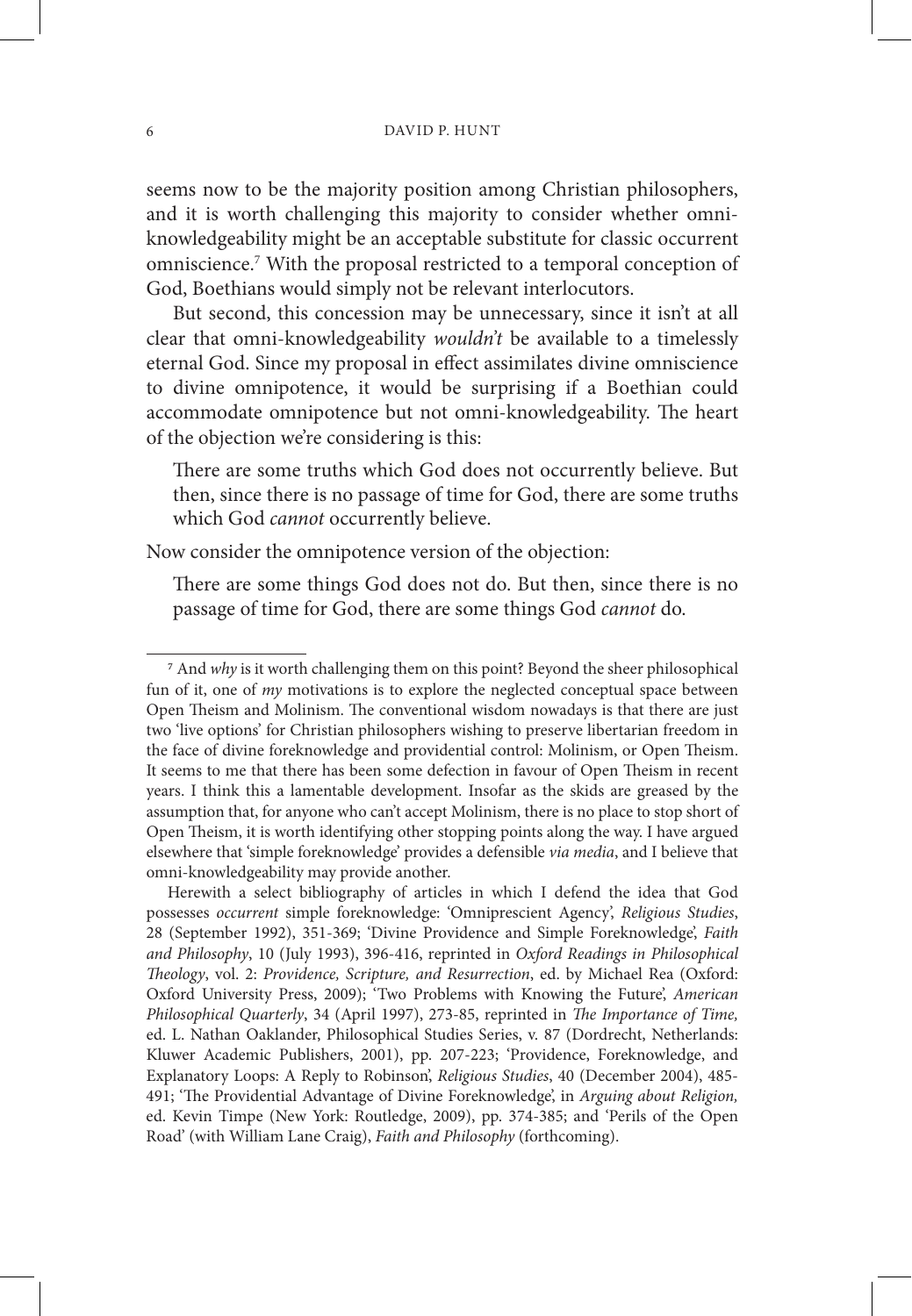The Boethian has well-known resources for responding to this second objection, and there is no reason to think that similar resources couldn't be applied to the first objection. Whether others regard the response(s) as satisfactory is irrelevant; the objection has been made on behalf of the Boethian, and it's the Boethian who must be satisfied. Assuming the Boethian finds *some* account reconciling omnipotence with atemporality to be satisfactory, it's unclear on what grounds the Boethian wouldn't find the parallel account reconciling omni-knowledgeability with atemporality to be equally satisfactory.

We now turn to the main problem for divine omni-knowledgeability, based on premises (1) and (2).

#### II.

Premise (1) relies on the Location Condition, but there appear to be clear cases of knowledge which fail to satisfy this condition. Suppose that Jane is not occurrently thinking that today is Friday, but that were she to consider what day it is she would form the occurrent belief that it is Friday. Here are a couple of ways that this counterfactual might be true: (i) the closest nonactual world in which Jane considers what day it is, is a world in which she *remembers* that it is Friday; (ii) the closest nonactual world in which she considers what day it is, is a world in which she *finds out* that it is Friday (e.g., by asking her friend Sam). The Location Condition rightly includes (i) as a case of (dispositionally) believing that today is Friday, while excluding (ii). So far so good. But (i) and (ii) hardly exhaust the possibilities; indeed, if Jane is a typical cognizer, there is another scenario that is far more likely than either (i) or (ii). This is where Jane would form the occurrent belief that today is Friday, were she to consider what day it is, because (iii) the closest nonactual world in which she considers what day it is, is a world in which she *figures out* that it is Friday – perhaps by thinking back to what she did earlier (yesterday, this morning), matching what she did with days on which she typically does such things, and arriving at the present by inference. What should be said about this case, where Jane is not occurrently believing that today is Friday, yet it's (iii) rather than (i) that is true? If this isn't deemed to be a case in which Jane (dispositionally) believes that today is Friday, it will be hard to resist the conclusion that people seldom know what day it is, and that's a conclusion to be avoided at almost any cost. But to grant Jane this belief in virtue of (iii) is to accept the propriety of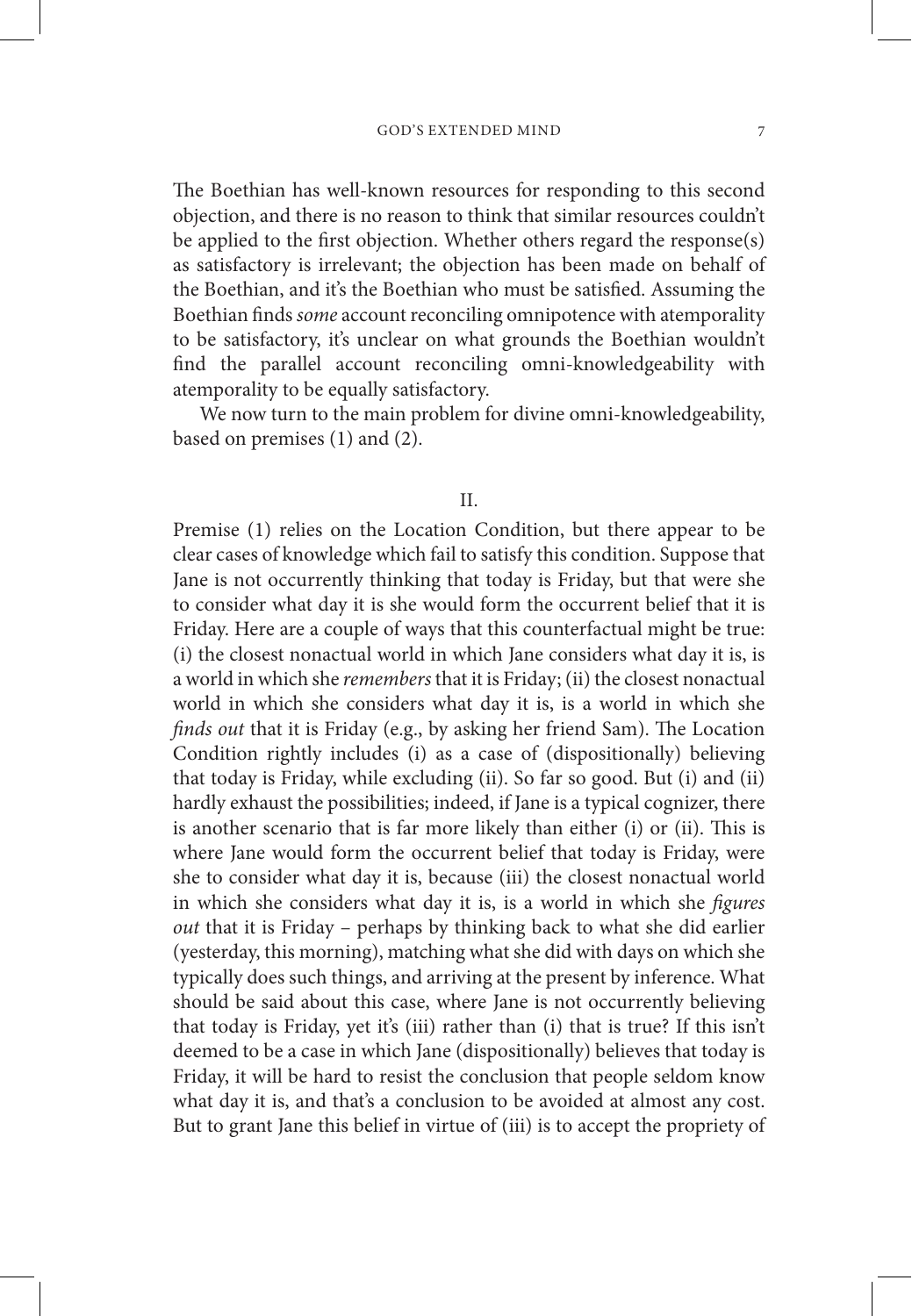a (dispositional) belief that today is Friday whose propositional content is not represented in a memory trace or other mental state which satisfies the Location Condition.

I am not suggesting that an ability to figure out that *p* licenses the ascription of a belief that *p*. It typically doesn't. What I am claiming is that there are cases in which it is perfectly natural to attribute belief or knowledge to a person though the Location Condition isn't satisfied and the person can achieve the occurrent belief only by figuring it out. Cases like that of Jane in the preceding paragraph are neither unusual nor rare. I know my daughter's birthday because I remember it, but I don't remember my son's birthday; I know *his* birthday because I remember a recipe for deriving it from my daughter's birthday. I've lived enough years now that, when asked my age, I sometimes find myself hesitating for just a moment while I make a quick inference, but it's absurd to suppose that I don't know how old I am (I'm not *that* far gone – yet!). And so on.

It may be possible to relax the Location Condition in response to such cases without abandoning it altogether. The 'extended mind' view put forward by David Chalmers and Andy Clark offers one way to do this. The central example in their controversial article involves a fellow named Otto who writes down in a notebook which he always carries with him information he will need later in the day. Even if Otto suffers from a memory disorder so severe that the information recorded in the book leaves no internal mental trace whatsoever, Chalmers and Clark maintain that this information can nevertheless be attributed *to him*, in virtue of its being in the book (and his *knowing* that it is in the book), ready for retrieval at the appropriate time. Daniel Dennett had already drawn attention to 'our habit of off-loading as much as possible of our cognitive tasks into the environment itself – extending our minds (that is, our mental projects and activities) into the surrounding world'.8 But Chalmers and Clark carry this idea further: insofar as external objects play an integral role in these cognitive tasks, the mind and the environment act as a 'coupled system', a cognitive system of its own. Because of this, Chalmers and Clark credit the memory-challenged Otto with a (dispositional) *belief* whose content is represented in the book and nowhere inside his skin.9

<sup>8</sup> Daniel C. Dennett, *Kinds of Minds* (New York: Basic Books, 1996), p. 135. 9 David Chalmers and Andy Clark, 'The Extended Mind', *Analysis*, 58 (1998), pp. 10-23.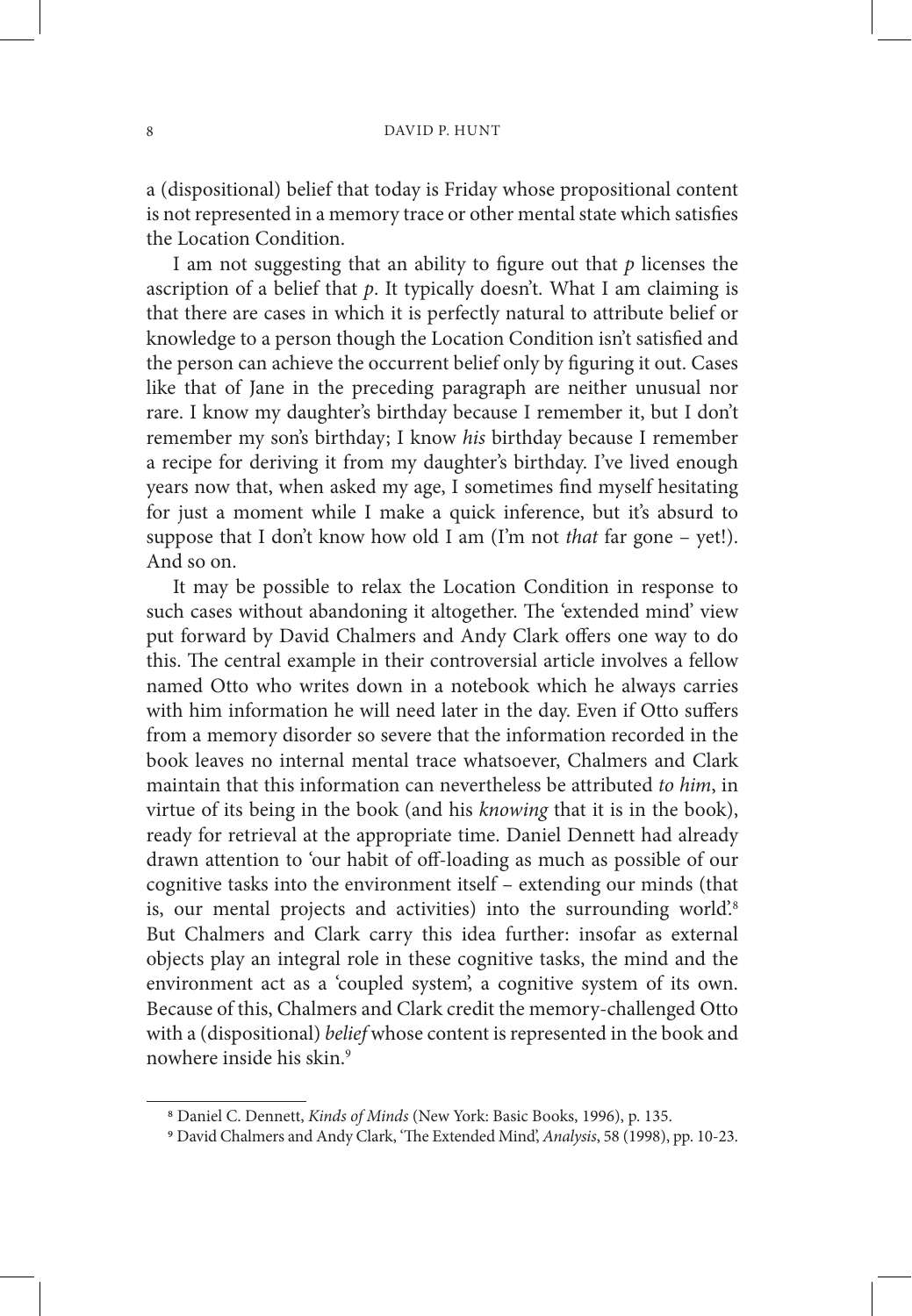If Chalmers and Clark are right, there are at least some (ii)-like cases – ones in which *x* would *find out* that *p* were she to consider whether *p* – that should count as (dispositional) beliefs. But it's not clear on the Chalmers-Clark account how Jane knows what day it is when it's (iii) that accounts for her disposition to believe that today is Friday. Though Chalmers and Clark are willing to attribute to Otto a belief whose content is only externally stored, Otto *did* have the information lodged in his mind at an earlier time, when he wrote it in the notebook, and this may contribute to the willingness to credit him with this belief at the later time when it is no longer lodged in his mind. Indeed, Chalmers and Clark make it a general condition of belief-attribution that the information was endorsed by the person in the past and that its storage (whether internal or external) is a consequence of that endorsement. This is the sense in which the Chalmers-Clark 'extended mind' thesis retains a residual commitment to the Location Condition. But Jane, in scenario (iii), never gave her prior endorsement to the proposition that today is Friday. The Chalmers-Clark thesis therefore does not go far enough. Indeed, it's not clear why even in (ii)-type cases prior endorsement should be necessary. If Jane were to *find out* that today is Friday by consulting a calendar-watch she always wears, there seems no less (or more?) reason to attribute to her a prior belief that it's Friday than there is to attribute to Otto what he would find out were he to look in his notebook.10

Another way to retain the Location Condition as the ultimate arbiter while introducing some needed flexibility is to hold that *x* has a dispositional belief that *p* only if the Location Condition is satisfied by *p or by some set of propositions from which x might infer that p*. (How readily? There will clearly need to be some restriction on the complexity of the inference for the proposal to be plausible.) This move gets around Daniel Dennett's objection that, my dispositional beliefs being 'apparently infinite', to require each belief to satisfy the Location Condition 'means their storage, however miniaturized, will take up more room than there is in the brain'.11 But this disjunctive version of the Location Condition, while it provides the desired results in cases (i)-(iii), lacks an independent rationale. If internal location is intuitively necessary for belief, what

<sup>10</sup> Andy Clark has dropped the 'prior endorsement' in his recent paper, 'Memento's Revenge: The Extended Mind, Extended', in Richard Menary (ed.), *The Extended Mind* (Boston: MIT Press, 2010), pp. 43-66. 11 Daniel C. Dennett, 'Brain Writing and Mind Reading', in *Brainstorms* (Montgomery,

Vt.: Bradford Books, 1978), pp. 39-50 (p. 45).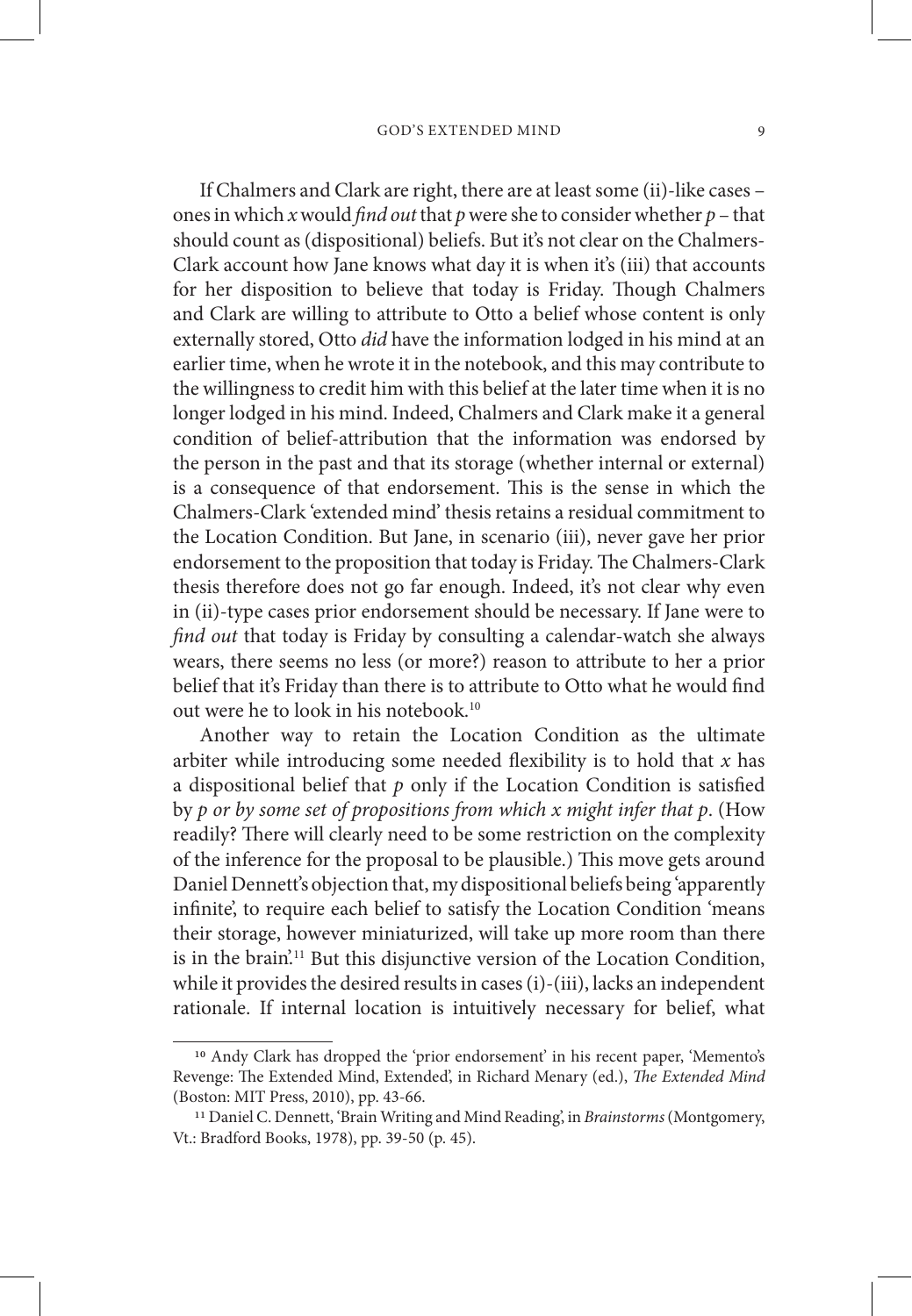justifies waiving the requirement when it comes to inferable beliefs like the one supported by (iii)? And if it is waived in such cases, what justifies continued confidence in the original intuition?

In any case, it is easy to think of scenarios which fail this weakened version of the Location Condition but in which it is just as plausible to attribute belief as in (iii). Suppose that Basil is taking his customary Sunday afternoon stroll, along a route with which he is intimately familiar. Lost in thought and paying no attention to his surroundings, he is interrupted by a passerby who asks whether he knows how to get to a certain park. 'Certainly,' he replies, before even noticing where he is but confident in his knowledge of the area. He immediately takes in his surroundings and, without a moment's hesitation, begins telling the passerby the best route to his destination. Trouble for the Location Condition arises not only from Basil's reply – 'Certainly,' he says, in response to the question whether he knows the way – but from the fact that the reply doesn't have to be glossed as simply elliptical for 'I will know in a moment'. Though he had to use his eyes, and not just his memory, in the production of the occurrent belief, it is perfectly natural to say that he *knew* the way, before being asked.<sup>12</sup>

A radical alternative to the Location Condition, which fits well with the preceding example, is pushed by Alan White. Responding to the objection that it is 'because we already have our knowledge stored somewhere, say in our mind or in our memory, that we are able to produce it on demand', White notes that 'not everything that can be produced is some kind of entity which must have existed somewhere before its production. All that we need have is the ability to produce it; and abilities are not located anywhere'. Knowledge, White concludes, is just such an ability: 'to know that  $p$  is to be able to give an answer, namely that  $p$ , which is in fact the correct answer to a possible question.<sup>'13</sup>

Now if this represents nothing more than a retreat to the Access Condition it will of course be unsatisfactory, since that condition tolerates cases which should not count as beliefs. But White's reference to an

<sup>12</sup> Joseph Margolis, in 'Knowledge, Belief, and Thought', *Ratio*, 14 (June 1972), 74-82, advocates *accepting* the knowledge-claim but denying the corresponding *belief*-claim. This would allow one to stick with the Location Condition while also conceding that I knew the way to the park. But it's doubtful that the Location Condition is worth the cost of abandoning the principle that knowledge entails belief. 13 Alan R. White, *The Nature of Knowledge*, APQ Library of Philosophy, ed. Nicholas

Rescher (Totowa, NJ: Rowman and Littlefield, 1982), pp. 116, 119-20.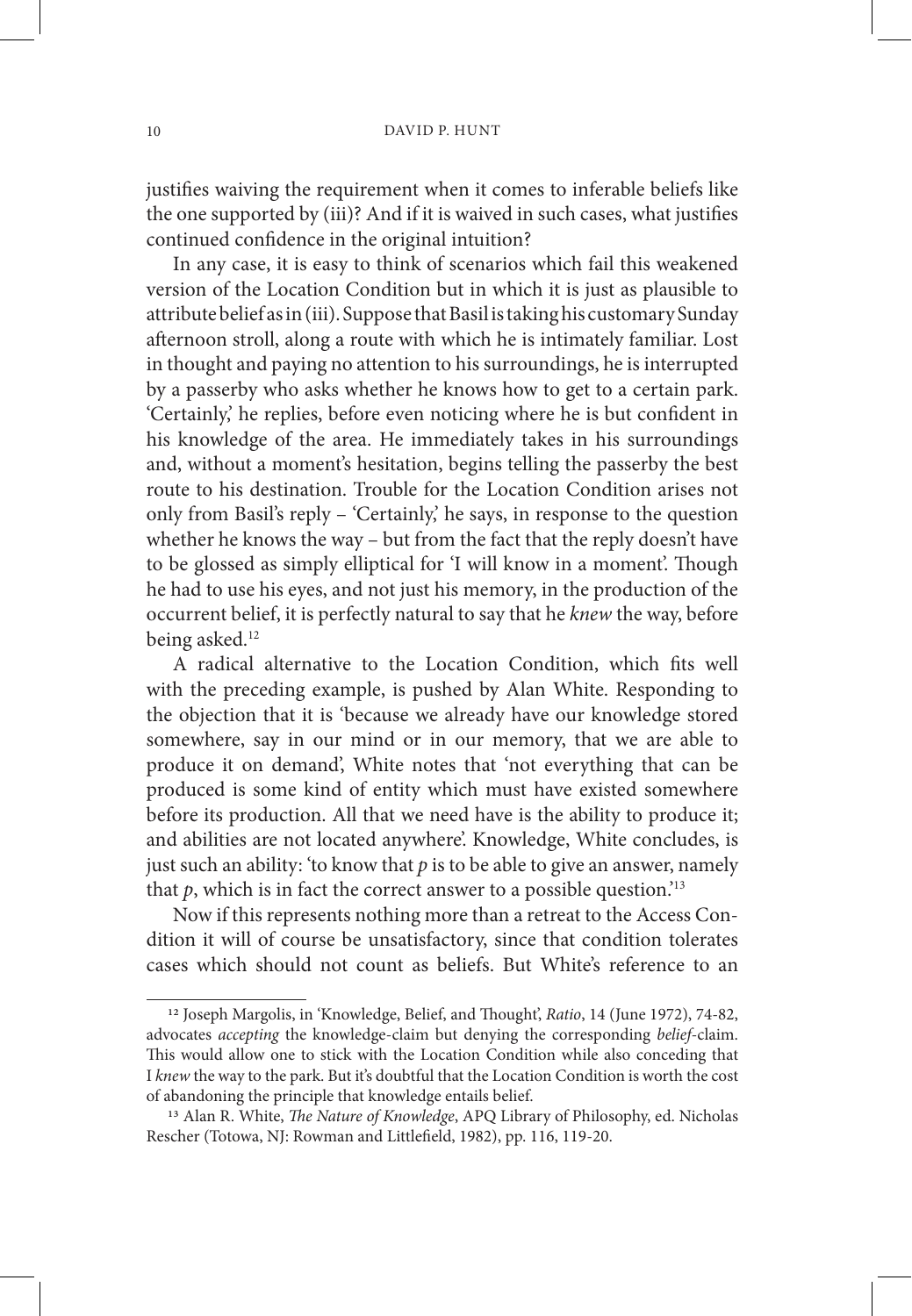'ability' to produce the requisite belief 'on demand' suggests a version of the Access Condition considerably less promiscuous than the deliberately open-ended formulation given earlier. To believe that *p* is not just to have access to *p*, but to be in command of  $p -$  to have access to  $p$  'at will', free (within limits) from frustration or delay. Call this vague requirement the '*Secure* Access Condition'. The fact that 'secure access' *is* vague and a matter of degree is not a serious problem for present purposes, since 'belief' is also vague and plausibly a matter of degree. In any event, the case in point does not appear to require any fine distinctions of degree or meaning: an omni-knowledgeable God, for whom considering whether  $p$  would be sufficient for knowing whether  $p$ , would have maximally secure access to all truths on *any* construal of 'secure access'.

There are at least two respects in which the Secure Access Condition has a marked advantage over the Location Condition. In the first place, the former (unlike the latter) gives the intuitively right answer for all of the test cases: (i) and (iii) - the two cases of (dispositional) belief – exhibit relatively secure access to the relevant information, while (ii) - the case of non-belief – makes access to this information *in*secure, inasmuch as it is dependent on Sam's availability, his knowing what day it is, and so on. In the second place, even in those cases where the Secure Access Condition and Location Condition give the same answer, the latter appears parasitic on the former. The Location Condition requires (a) an inner (b) representation of *p*. Regarding (a), a special problem arises when applying the Location Condition to cases of nonoccurrent as well as occurrent belief. For what makes it the case that an unconscious state can be said to be lodged in the *mind*? Presumably nothing but the fact that the activation of this state plays a key role in the exercise of the disposition to believe that *p*. A representation satisfies the Location Condition, then, not in virtue of its meeting some independent criterion for 'internalness', but in virtue of its contribution to *p*'s accessibility. So it is the Access Condition (Secure or otherwise) that is fundamental. Regarding (b), what makes an inner state a representation *of p* (and not *of q*)? A representational state does not possess its meaning inherently and in isolation, but in virtue of its functional relations with other states. Even if one invokes a mental language in which representations are encoded, what confers upon a particular configuration of 'mentalese' the meaning  $p$  is presumably the way this configuration functions in producing an occurrent belief that *p*. This makes the Access Condition again fundamental.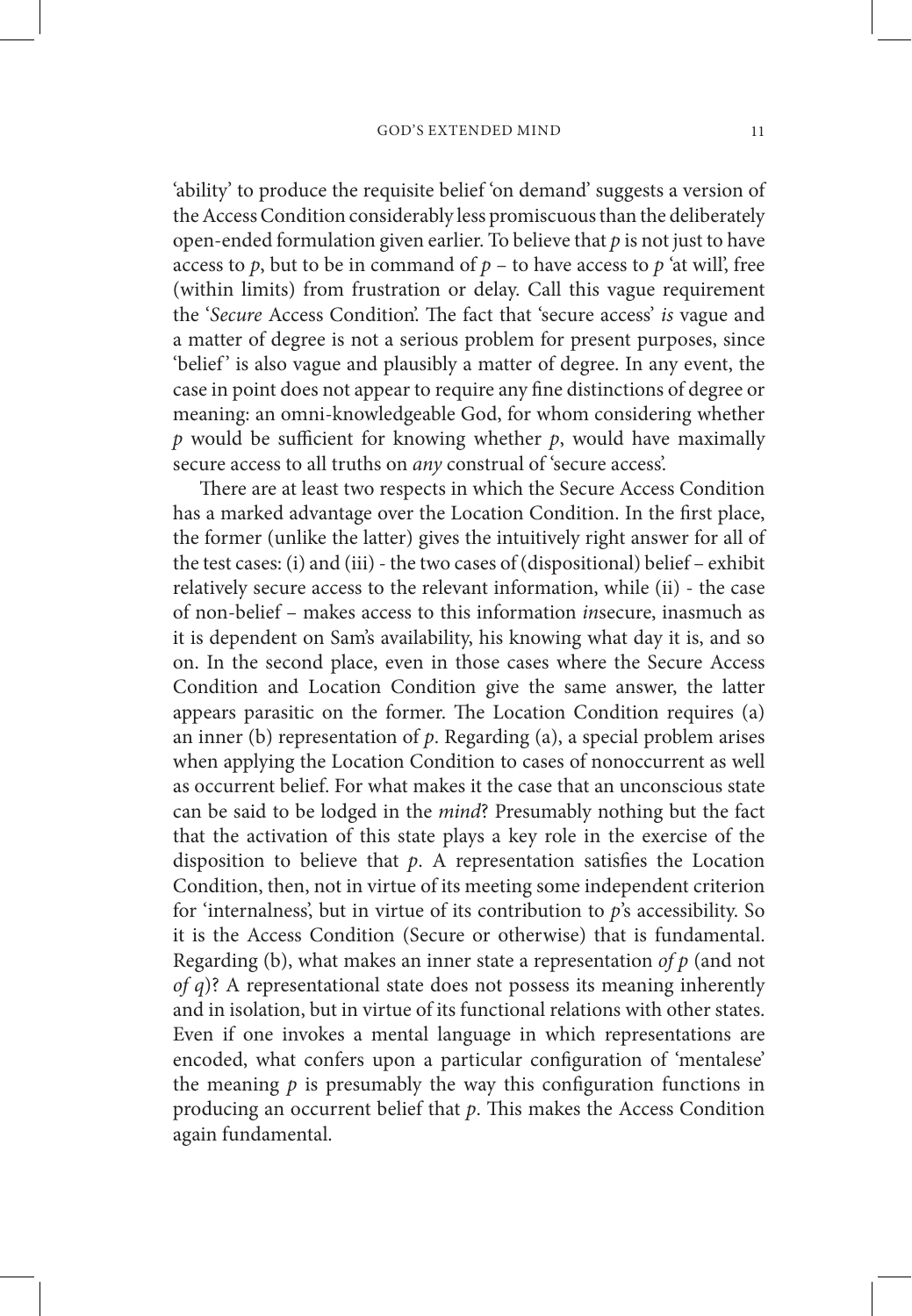There is no doubt that the Location Condition exercises a certain intuitive pull. But this may simply reflect the fact that having *p* lodged in the mind, as in (i), is one way to secure access to *p*. Even if the human condition is such that there is a strong correlation between internal location and the degree of access required by belief, the correlation is not a necessary one, as (iii) demonstrates; nor is there reason to regard it as other than a human peculiarity with no essential application to God.

It is not, however, necessary for the defence of omni-knowledgeability that the Secure Access Condition be secured. It is enough that the Location Condition be discredited, and this has already been done.<sup>14</sup> Nevertheless, discredited theories often return in new guises. It is therefore worth noting that even if the Location Condition were somehow rehabilitated, the case against omni-knowledgeability would still not go through, since premise (2) is just as dubious as premise (1).

#### III.

There is, to begin with, a general problem in determining location with respect to the mind. The concept of the mind's spatial boundaries is even fuzzier than the concept of its temporal boundaries. Consider a prosthetic memory-device, programmed with the *Encyclopaedia Britannica*, which can be strapped to one's head. Does such a device provide one with (dispositional) belief in the contents of the encyclopaedia, or merely with a disposition to believe in those contents? Would the answer be any different if the memory-device were implanted inside the skull? Or if the person were equipped with wireless access to the on-line version of the encyclopaedia via a transmitter-receiver spliced into the short-term memory centre of the brain? If the Location Condition is taken as guide, such questions are to be answered by determining whether the relevant information is 'internally located'. But it's not clear how this criterion is to be applied in such cases.

This general problem becomes particularly acute when the mind belongs to God. Two attributes of God are chiefly responsible for this

<sup>&</sup>lt;sup>14</sup> This is perhaps too strong. We've been considering a critique of omni-knowledgeability based on the Location Condition, and discrediting the Location Condition means that *that* critique fails. But insofar as I bear the burden of proof, I need to do more than rebut one attack on omni-knowledgeability; I need to make the position itself plausible. Readers must judge whether what I've said on behalf of the Secure Access Condition is sufficient to discharge this burden.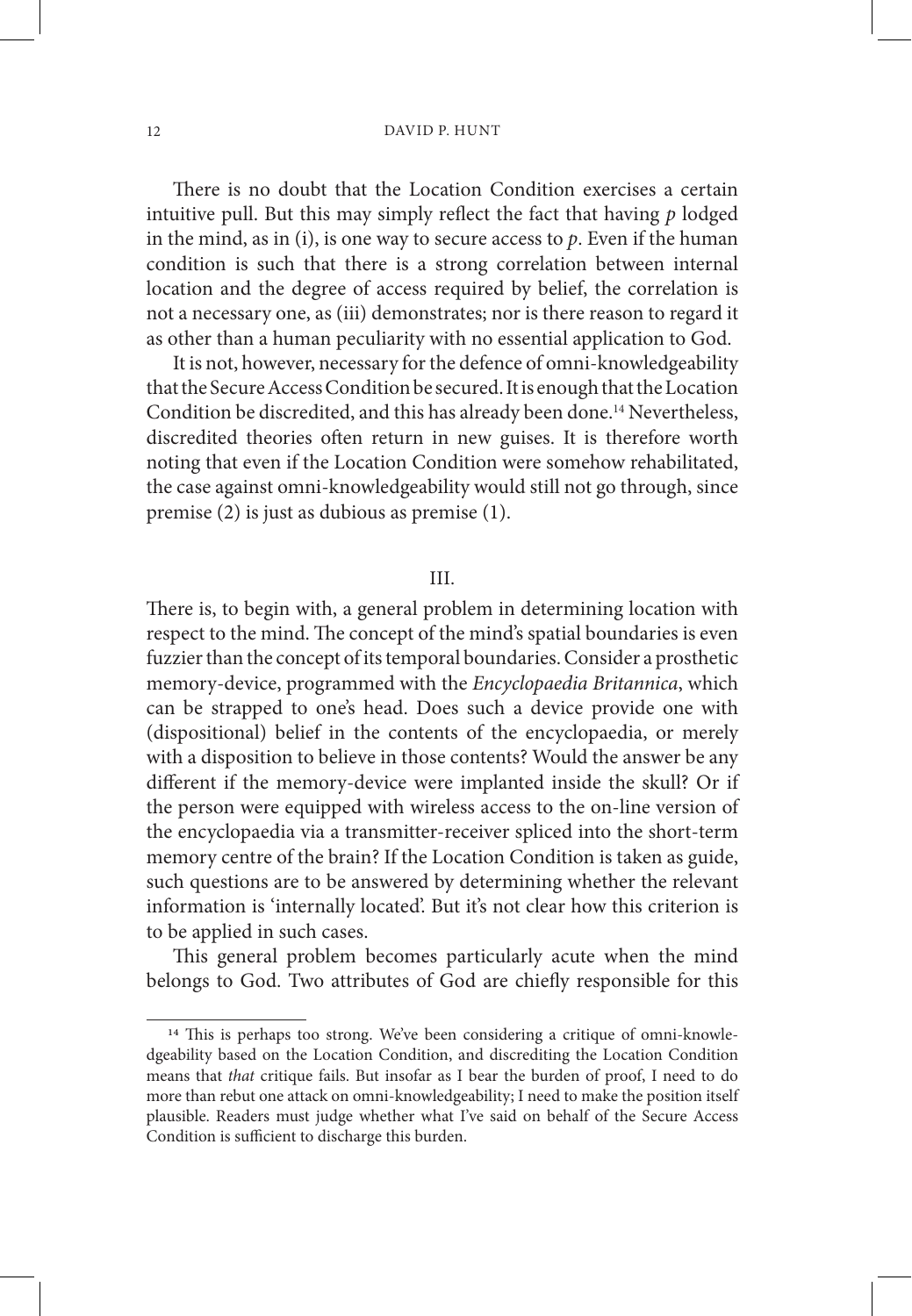situation. One is divine *omnipresence*. On a straightforward reading of this attribute, nothing is external to God; so any state which plays for God the role of representation in the activation of his disposition to believe would appear to constitute an *internal* representation. (This includes the limit case where representational state and represented state collapse, as when God activates his disposition to believe that Jones is mowing his lawn by directly accessing Jones's lawn-mowing activity.) The other attribute is the traditional conception of God as a *nonspatial spirit*. On a straightforward reading of *this* attribute, God lacks spatial location altogether; so it is hard to see how the internal-external distinction is to be applied to him at all. Between them, these two attributes render the crucial distinction between internal and external even fuzzier than it normally is, making it prohibitively difficult for the critic to demonstrate that omni-knowledgeability involves a complete and decisive failure of internalness.

The critic, however, might balk at the use that has just been made of these two attributes. Omnipresence entails that God is in some sense everywhere, while nonspatiality entails that God is in some (presumably different) sense nowhere.<sup>15</sup> But then these attributes are relevant to God's status with respect to the Location Condition only if this condition is understood narrowly as a matter of *spatial* location. There is, however, good reason to reject this interpretation of Goldman's 'internal lodgement' requirement. This is because the intuitions supporting the Location Condition, such as they are, do not appear to be in any way dependent on whether *human* minds are viewed as (essentially) nonphysical and nonspatial: the Location Condition is really just a way of ensuring that the relevant representation is a state *of x*, and this requirement of 'metaphysical' internalness (as it might be called) continues to make perfect sense when *x* is nonspatial.

Given this understanding of the Location Condition, the claims made two paragraphs earlier collapse. The first claim was that God might not fail the Location Condition after all, since he is omnipresent, and everything (including whatever states function for him as representations) is arguably internal to an omnipresent being. But the fact that a particular representational state is (in this sense) spatially internal to God does not

<sup>&</sup>lt;sup>15</sup> According to Aquinas, what permits a nonspatial being to be located everywhere is that '[i]ncorporeal things are in place not by contact of dimensive quantity, as bodies are, but by contact of power' (*Summa Theologica*, q.8 a.2).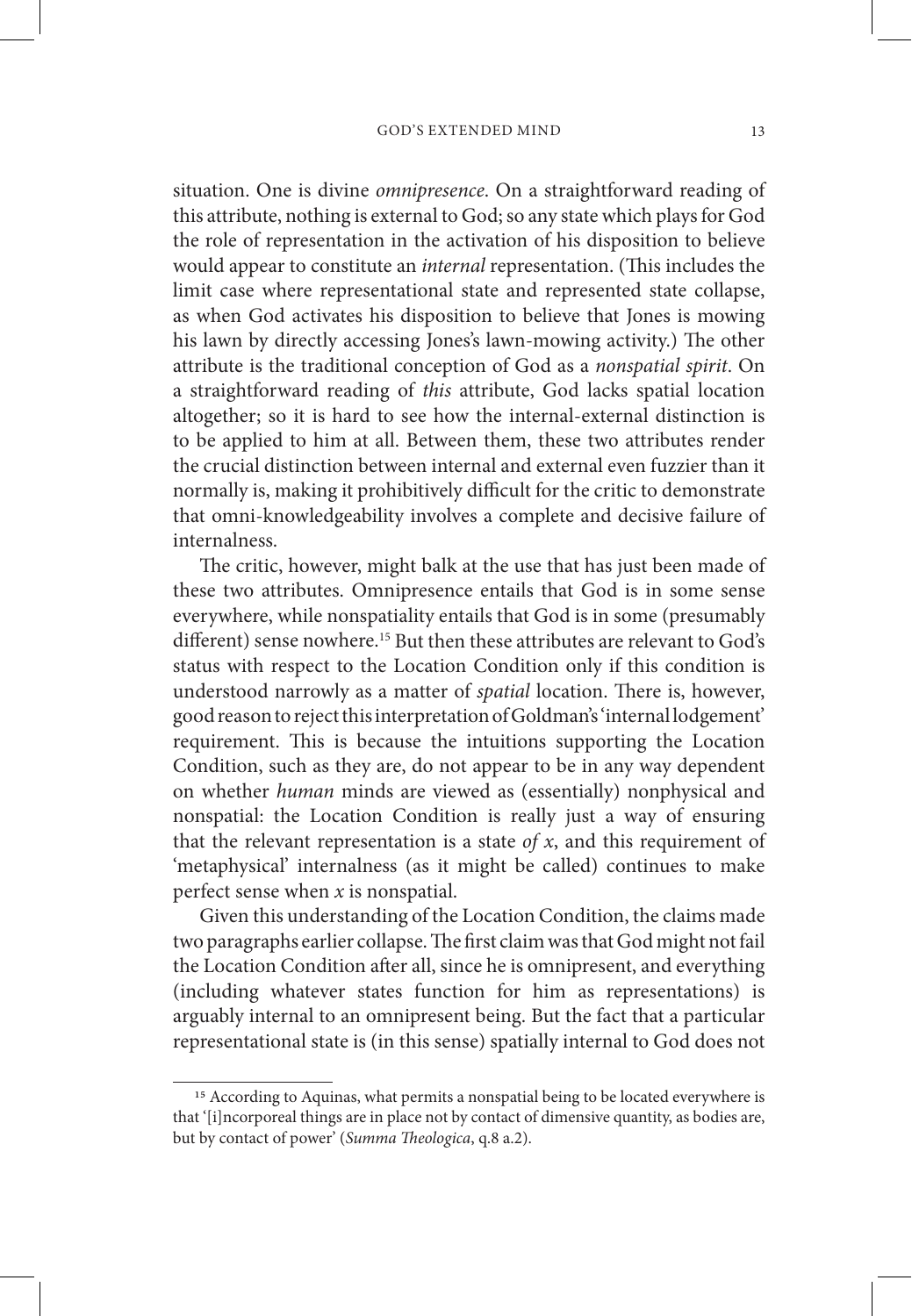entail that it is metaphysically internal as well; so if it is the latter which the Location Condition requires, divine omnipresence provides no reason to believe that an omni-knowledgeable God satisfies this condition. (What *would* provide reason to believe that an omni-knowledgeable God's representations are not just spatially but metaphysically internal to him is *pantheism*; but this goes considerably beyond the mandate of omnipresence, and is generally regarded as inconsistent with theism.)<sup>16</sup> The second claim was that a nonspatial God is not even subject to the Location Condition. But now that this condition has been understood metaphysically rather than spatially, God's nonspatiality clearly earns him no exemption.

The requirement that representations be metaphysically internal to the believer is enough to turn back this first attempt to defend the omni-knowledgeable God's theistic credentials vis-à-vis the Location Condition. But this reverse simply opens the way for a second and more successful attempt. Most who regard the human mind as a nonspatial thing are mind-body dualists. But for dualists like Descartes it is primarily consciousness (i.e., occurrent episodes of belief, doubt, fear, desire) that requires a nonspatial locus, while such unconscious states as nonoccurrent memory are assigned to the extended stuff of the body (brain).17 When a Cartesian dualist assents to the Location Condition, then, the 'mind' or 'self' with respect to which the representation of  $p$ must be internal will be understood to include not only *x*'s nonphysical mind but some parts of *x*'s body as well. It is difficult to say just how to specify the relevant parts of the body; but doing so is at least no more difficult for the dualist than for the materialist, who must also distinguish a representation in the brain's memory-storage from a representation tattooed on one's forearm. Goldman suggests a functional account according to which a dispositional state 'has a "site" outside of consciousness, such that its contents can, under suitable circumstances, be drawn into consciousness'.18 To ensure the exclusion of tattoos and such, let us add to Goldman's account the vague proviso that any site outside of consciousness which is to count as internal to *x* for purposes of the Location Condition must stand in an appropriately intimate (if not direct or immediate) relation to consciousness.

<sup>&</sup>lt;sup>16</sup> For a minority report, see Robert Oakes, 'Does Traditional Theism Entail Pantheism?', American Philosophical Quarterly, 20 (January 1983), 105-112.

<sup>&</sup>lt;sup>17</sup> See, e.g., Descartes' *The Passions of the Soul*, article 42.<br><sup>18</sup> Alvin I. Goldman, 'Epistemology and the Psychology of Belief', p. 526.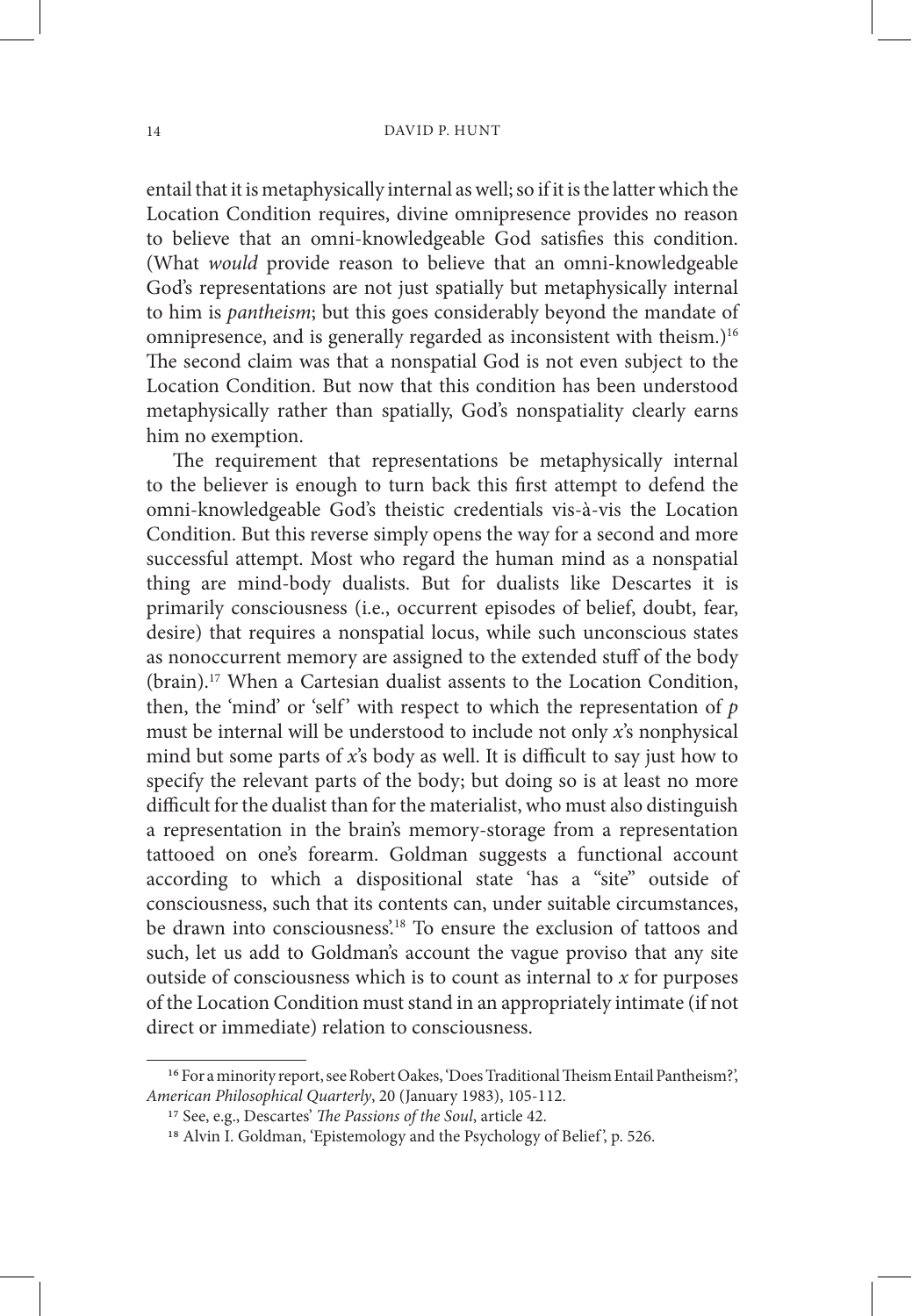Now if the materially-stored memories of a Cartesian mind satisfy the Location Condition (as they must if that condition is to be at all credible as a general stricture on belief), then so do the states of affairs that the omni-knowledgeable God would access were he to exercise his disposition to believe that *p*. This is because God stands to the world in much the same relation that a nonspatial mind stands to the memorytraces in its brain. The traditional view of this relation, as Richard Swinburne describes it, is that 'God controls all things directly and knows about all things without the information coming to him through some causal chain<sup>'19</sup> It is for this reason that the world has sometimes been characterized as God's *body*. <sup>20</sup> More germane to present purposes is the idea that the world functions as God's prosthetic mind, and space (in Newton's phrase) as his sensorium.<sup>21</sup> This is not pantheism; it is simply the traditional doctrine of divine *omnipresence*, whose main ingredients Aquinas unpacks as follows: 'God is in all things by His power, inasmuch as all things are subject to His power; He is by His presence in all things, as all things are bare and open to His eyes; He is in all things by His essence, inasmuch as He is present to all as the cause of their being.<sup>222</sup> This is enough to ensure that all states of affairs will be 'lodged in' the Divine Mind in at least as intimate a way as some brain-states are 'lodged in' a Cartesian mind.

One moral that some have drawn from arguments for 'wide content' is that 'the world enters constitutively into the individuation of states of mind; mind and world are not ... metaphysically independent categories, sliding smoothly past each other'.<sup>23</sup> Whatever one thinks about this thesis as applied to human minds, God's existence as a nonspatial spirit, coupled with a standard conception of divine omnipresence, makes it a particularly compelling view to take of the Divine Mind, and ensures an omni-knowledgeable God's satisfaction of the neutral (and least implausible) version of the Location Condition.

<sup>19</sup> Richard Swinburne, *The Coherence of Theism* (Oxford: Clarendon Press, 1977), p. 104. 20 For a discussion of this issue, see William J. Wainwright, 'God's Body', in *The Concept of God*, ed. Thomas V. Morris, Oxford Readings in Philosophy (New York: Oxford University Press, 1987), pp. 72-87. 21 Isaac Newton, *Optics*, Query 28. 22 Thomas Aquinas, *Summa Theologica*, q.8 a.3. 23 Colin McGinn, *Mental Content* (Oxford: Basil Blackwell, 1989), p. 9.